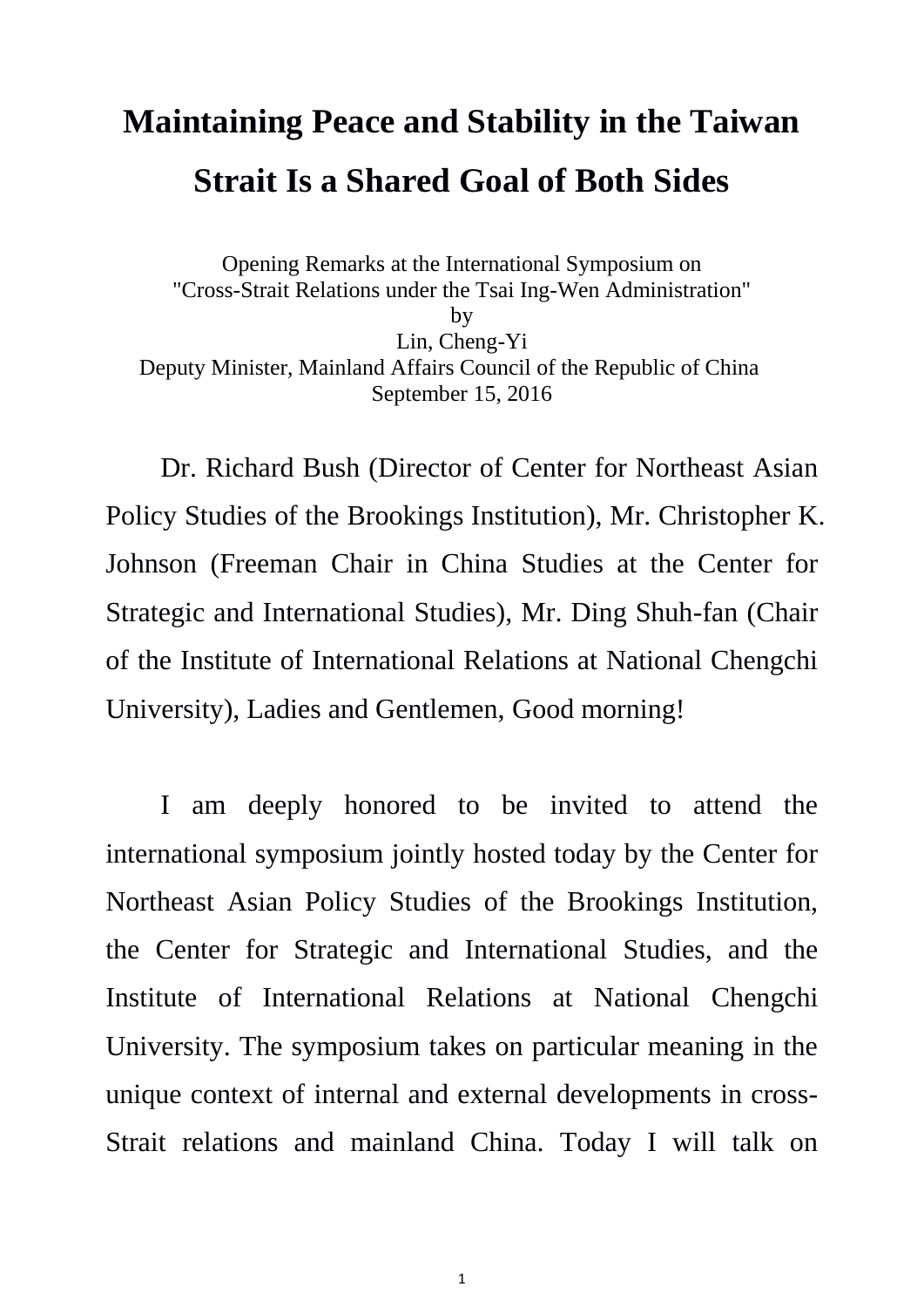current development in cross-Strait relations and the implications of the R.O.C. government's cross-Strait policy.

#### **1. Maintaining the peaceful status quo: Starting with respect for the historical fact of the 1992 talks**

In her inaugural address on May 20 this year, President Tsai made it clear that, "In 1992, the Straits Exchange Foundation (SEF) and the Association for Relations Across the Taiwan Straits (ARATS), through communication and negotiations, arrived at various joint acknowledgements and understandings in a spirit of mutual understanding and a political attitude of seeking common ground while setting aside differences [and that] Taiwan respects this historical fact." This emphasized that the government will continue, based on the existing facts and political foundation, to promote the peaceful and stable development of cross-Strait relations. The government will conduct cross-Strait affairs in accordance with the R.O.C. Constitution, Act Governing Relations between the People of Taiwan Area and the Mainland Area, and other relevant legislation. In this respect, the existing political foundations have four key elements:

First, the fact of the 1992 talks between the two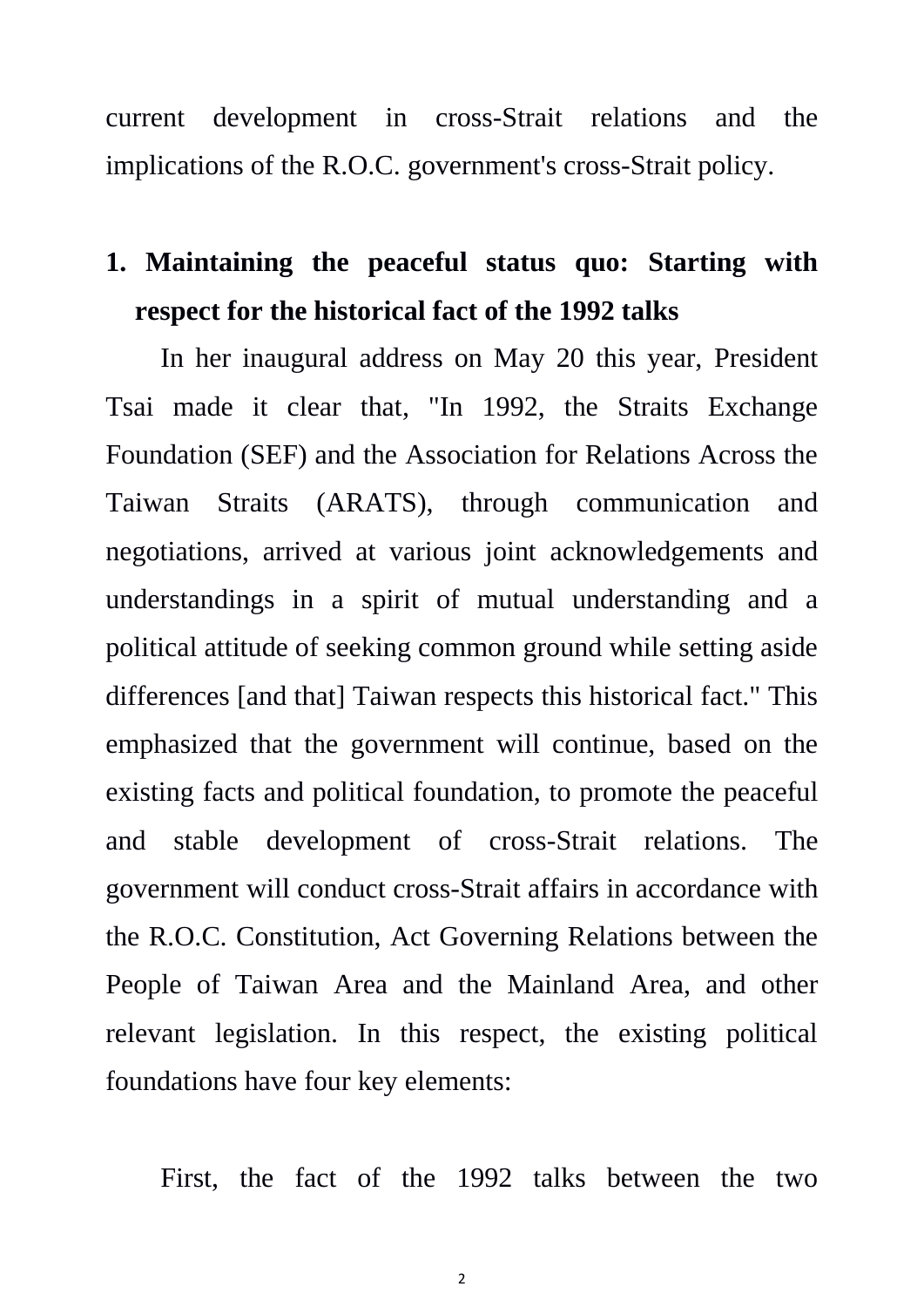institutions representing each side across the Strait (SEF&ARATS), when there was joint acknowledgement of setting aside differences to seek common ground. This is a historical fact;

Second, the existing R.O.C. constitutional order;

Third, the outcomes of over twenty years of negotiations and interactions across the Strait; and

Fourth, the democratic principle and prevalent will of the people of Taiwan.

Cross-Strait relations are a long-term process of dynamic evolution. Both sides need to show patience and wisdom and work jointly to maintain the status quo of peaceful and stable development across the Taiwan Strait. In her May 20 address, President Tsai endeavored to narrow the distance between the two sides, avoiding provocation and surprises to establish consistent, predictable and sustainable cross-Strait relations. This firm pledge demonstrates an attitude and determination to pragmatically conduct cross-Strait affairs, as well as to act on the core values of the current government's cross-Strait policy.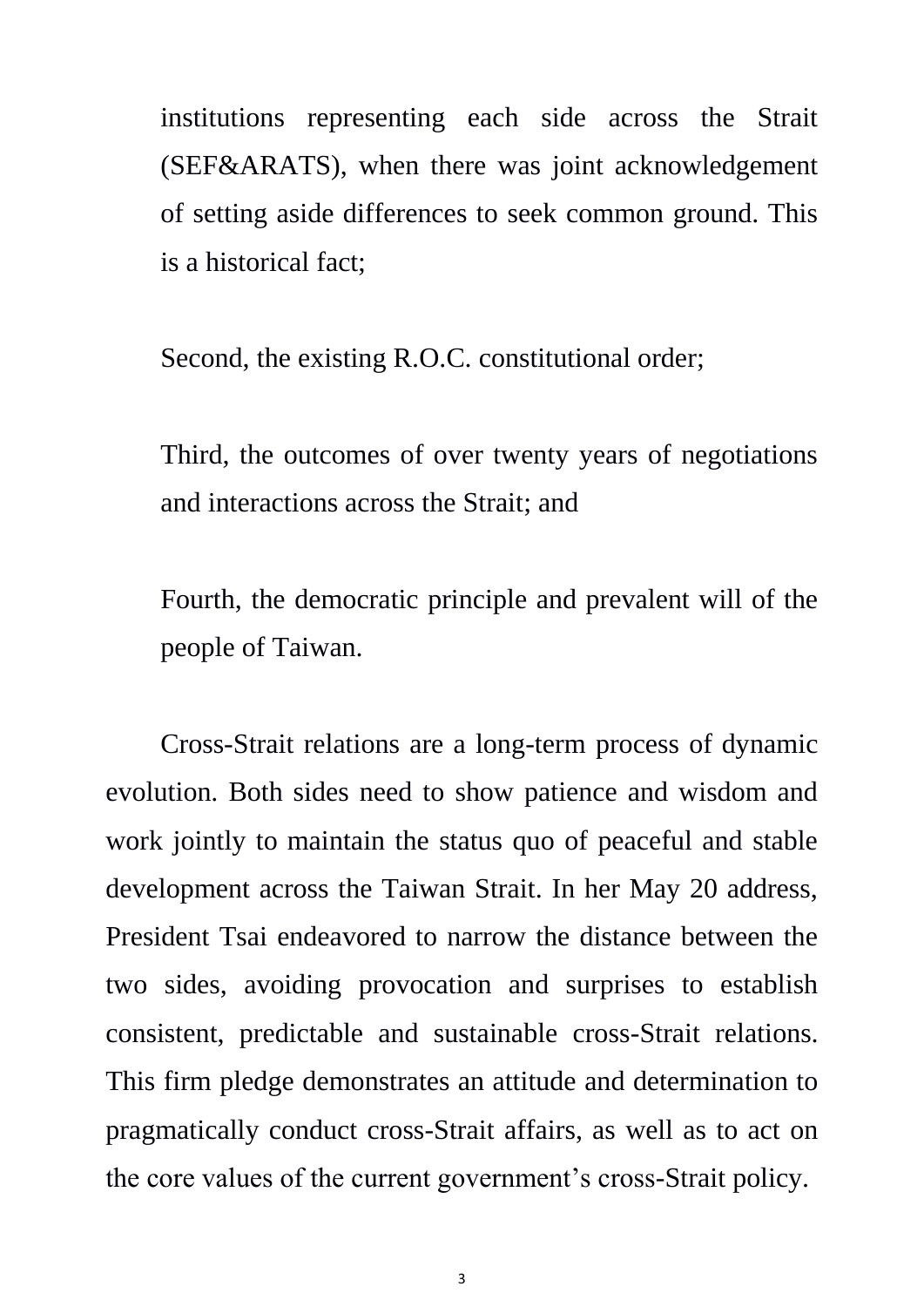# **2. Practical cross-Strait relations: Opening the door for communication and consultation**

Over the past three-plus months, the two sides have sought to understand and acknowledge each other despite divergent views on the development of cross-Strait relations. Maintaining the status quo of cross-Strait peace and stability accords with the development interests of both sides, as well as with the general hope of the international community. This is the greatest common denominator between the two sides. The R.O.C. government has always believed that dialogue and communication are the keys to achieving and maintaining peaceful and stable cross-Strait relations and to establishing mutual trust between the two sides.

Mainland China insists that the "1992 Consensus" that "both sides are part of one China" is the political foundation for cross-Strait interactions. It has temporarily suspended the existing cross-Strait mechanisms and this has presented challenges for cross-Strait official interactions and institutionalized negotiations, making it harder to ease suspicions and reduce risk. The R.O.C. government has handled major recent incidents, such as the missile misfire, extradition of fraud suspects to mainland China, a travel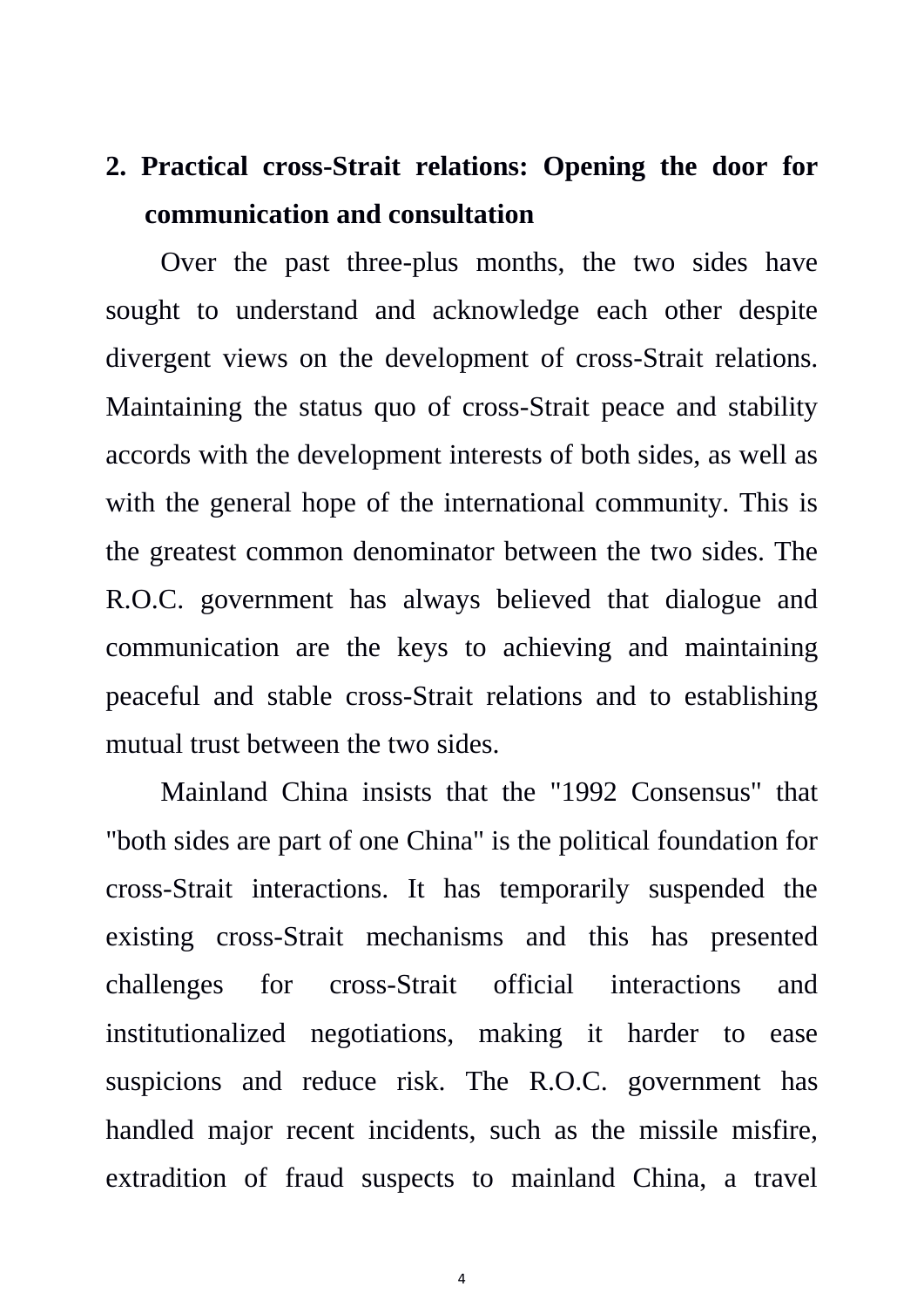accident, and other major recent events in a timely manner based on the well-being of people and security considerations. We have used existing channels and various other means to proactively maintain contact with the other side and ease tensions over these incidents. The R.O.C. government also completed personnel arrangements for the SEF chairman, making positive steps to stabilize cross-Strait relations. We also believe that the mutual concern and pragmatic handling by the two sides during natural disasters and emergencies highlights the importance of maintaining existing cross-Strait communication mechanisms. It also demonstrates the goodness and original intention of people-to-people exchanges between the two sides, as well as contributes to the building of mutual trust and the benign development of cross-Strait relations.

# **3. The key to transforming cross-Strait relations: Mutual understanding and difference management**

The two sides of the Taiwan Strait have been divided and separately governed for nearly 70 years. During this time, Taiwan has developed as a democracy with a civil society and diverse public opinion, while the Mainland has significantly deepened governance reforms and systematically transformed. In this context for cross-Strait relations, both sides have made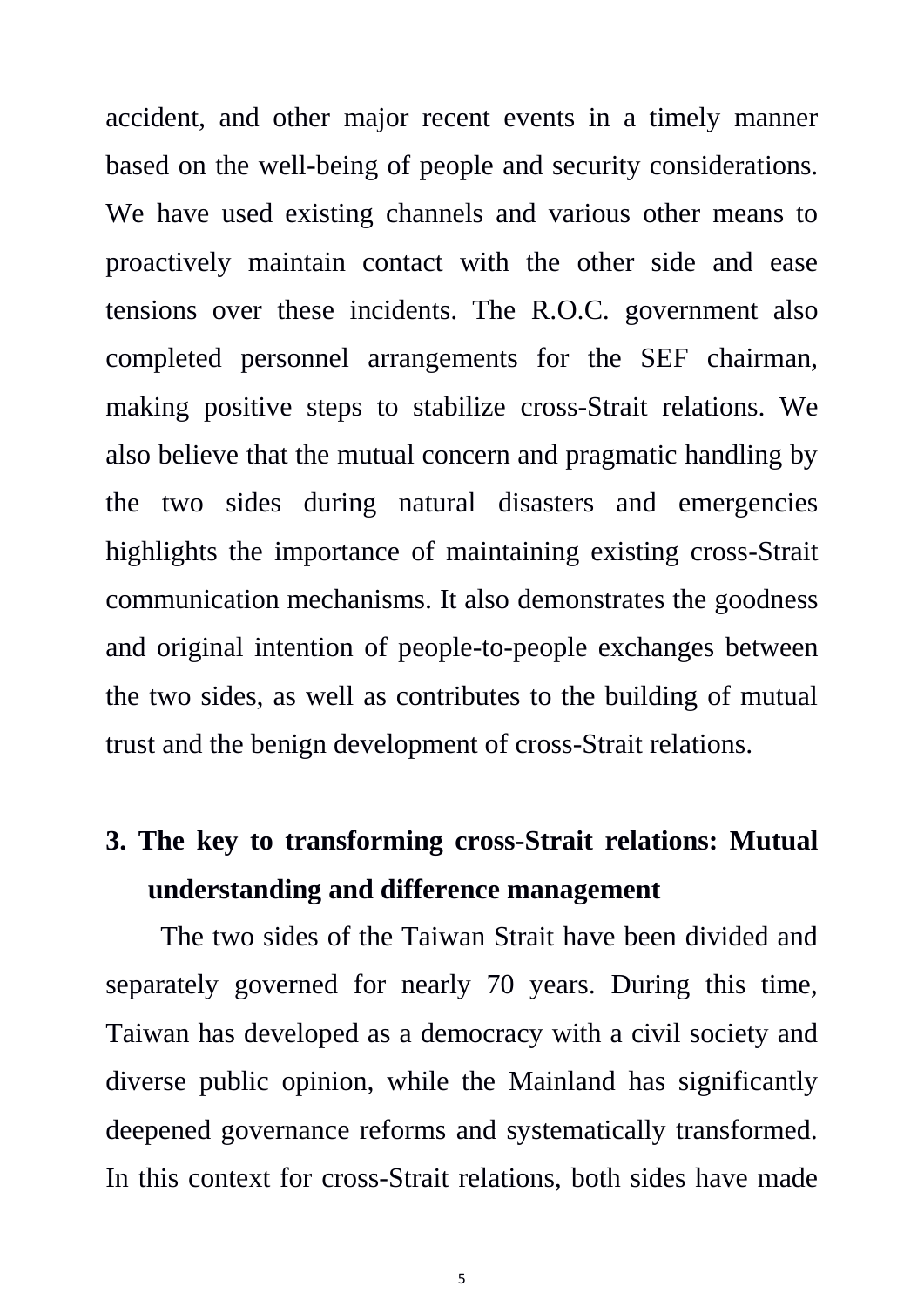their own choices in terms of lifestyles and value systems. We find it unsurprising that contradictions exist between the two sides, and it is these differences that create a need for mutual understanding, pragmatic communication, and difference management. We need to set aside our differences and seek common ground. Any negative reading by one side of the other side's positions and policies would be like observing the other side with shaded glasses. It will only create more misunderstanding and concern and prevent the build-up of mutual trust and opportunity for cooperation between the two sides.

We hope both sides can set aside the package of history and mutually show goodwill. However, the key is that goodwill and dialogue must be rooted in mutual respect for different historical experience of development, and distinct political systems, ideologies, and approaches to social functions. The two sides likely face a breaking-in period, and we do not expect that our differences can be eliminated overnight. But we do hope that we can effectively and duly manage these differences and steadily adjust cross-Strait relations to reduce conflict, maximize the space for cross-Strait cooperation and consensus, and make this the new normal in the development of cross-Strait relations.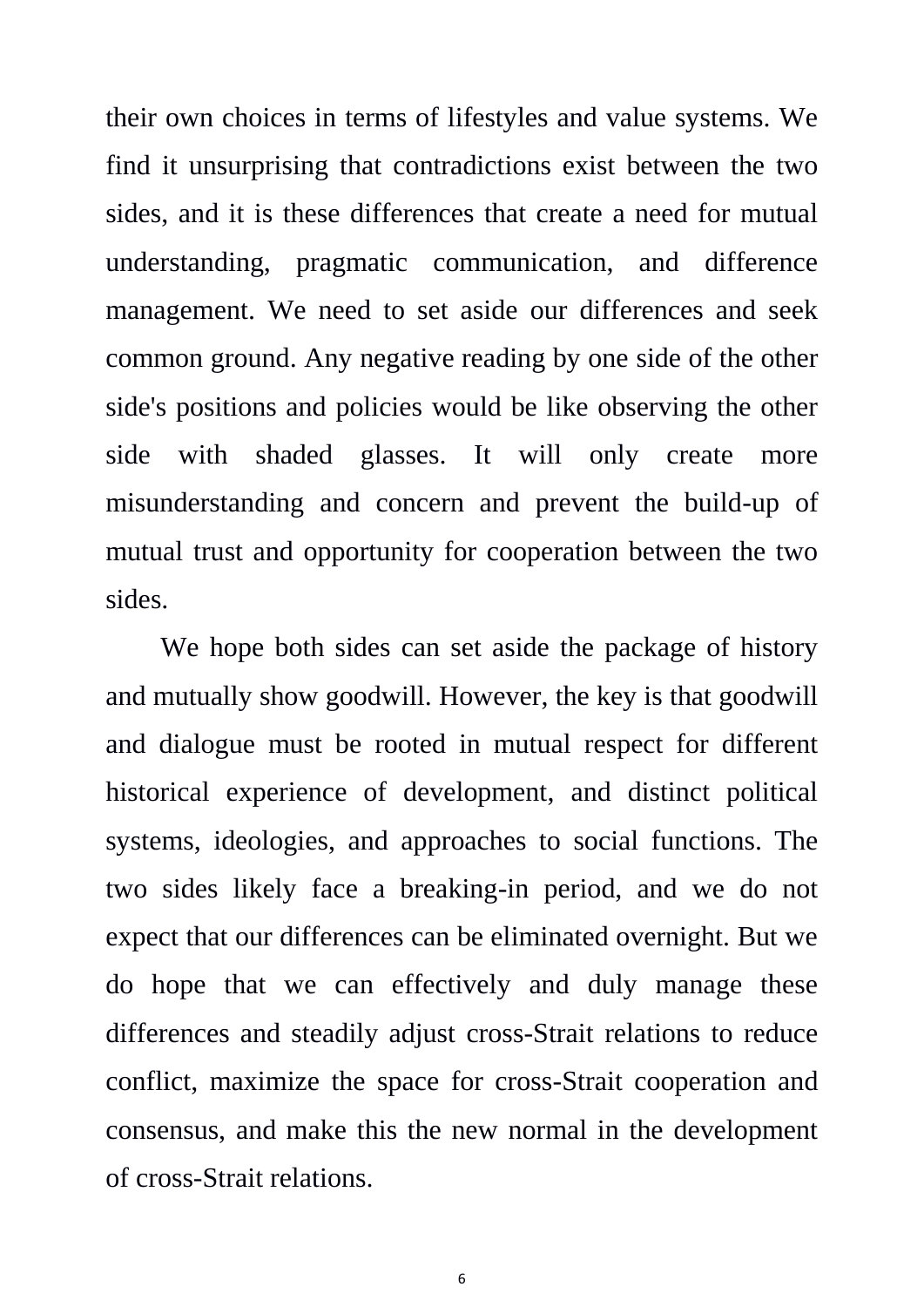# **4. A new paradigm for the development of cross-Strait relations: Cooperation and co-prosperity**

Cross-Strait relations form a key factor in building an Asia-Pacific security network. Taiwan will endeavor to maintain peaceful and stable cross-Strait relations, seek to participate in international organizations and related activities, and actively contribute to the international community to bring regional peace and prosperity. We are facing up to mainland China's rising political and economic strength and international influence. We also hope that Beijing authorities will care about the right of Taiwan's participation in the international community. The R.O.C. government will continue to communicate with all parties and seek broad-based support, including from mainland China, to highlight Taiwan's advantages and role and enable both sides of the Strait to play to their strengths and jointly contribute to the international community.

We face a period of slowing global economic growth and a key moment for Taiwan as we seek breakthroughs in economic development. With new thinking, we will adjust and continue to promote cross-Strait economic and trade exchanges and cooperation. We will actively participate in multilateral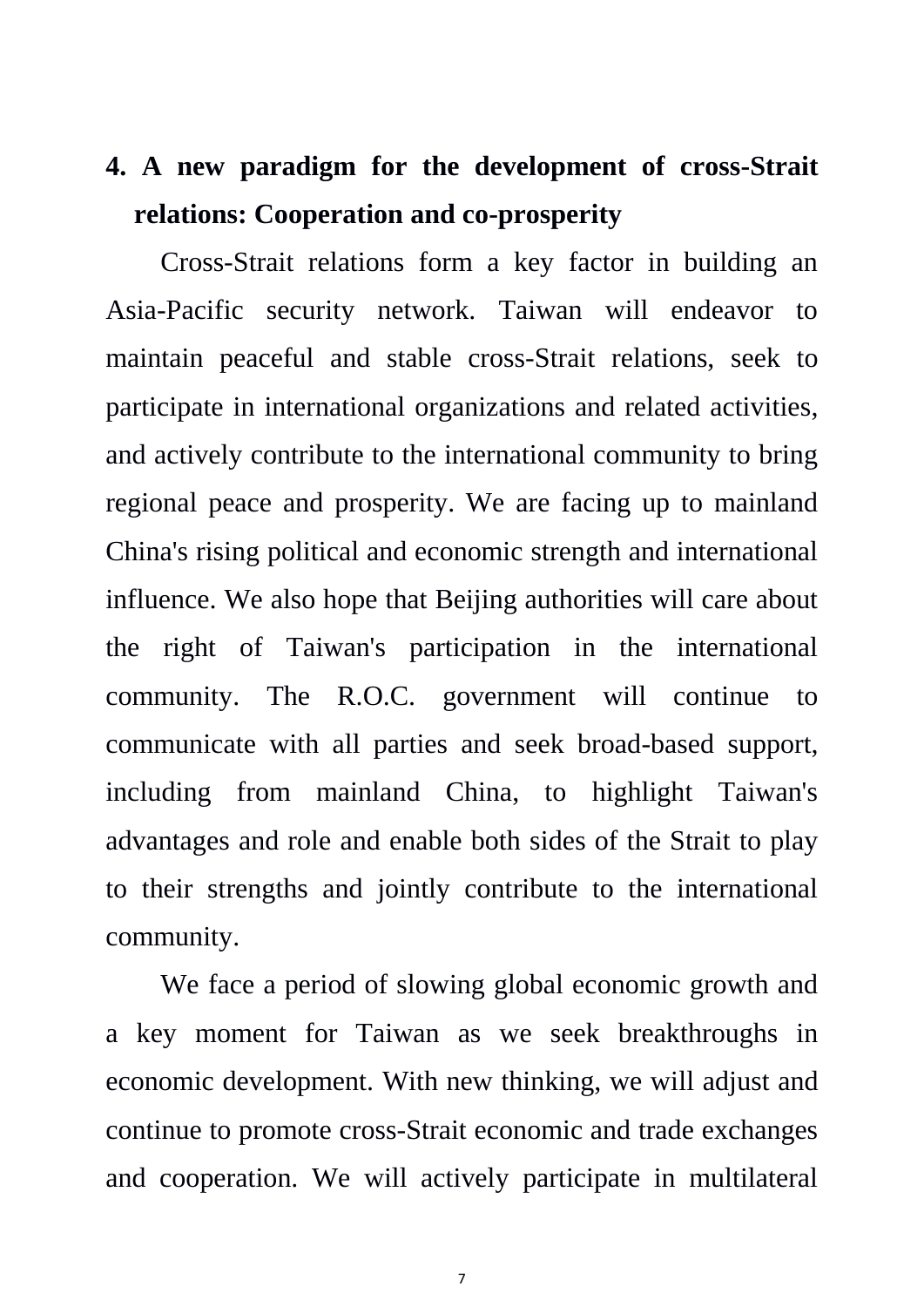and bilateral economic cooperation and free trade negotiations. We will also promote a "New Southbound Policy," seek a human-resource, capital and information role for Taiwan in the regional economy, and find new external support for Taiwan's economy. This policy is not politically driven, rather it is complementary to the development of cross-Strait economic and trade relations. We are willing to jointly participate with mainland China on issues related to regional development, exchange views, and explore all possibilities for cooperation and collaboration.

## **5. Significance of solid Taiwan-U.S. relations: Defending the values of democracy and peace**

Taiwan-U.S. relations are at their best in over 60 years. U.S. President Obama also has repeatedly encouraged the two sides towards a position of creating links, reducing tension, promoting stability, and advancing development on the basis of dignity and respect. This has become the foundation for establishing cross-Strait peace and stability. The U.S. Congress recently passed a resolution to take concrete action affirming the importance of the Taiwan Relations Act and "six assurances" to Taiwan-U.S. relations. The friendly ties between Taiwan and the United States are built not only on long-term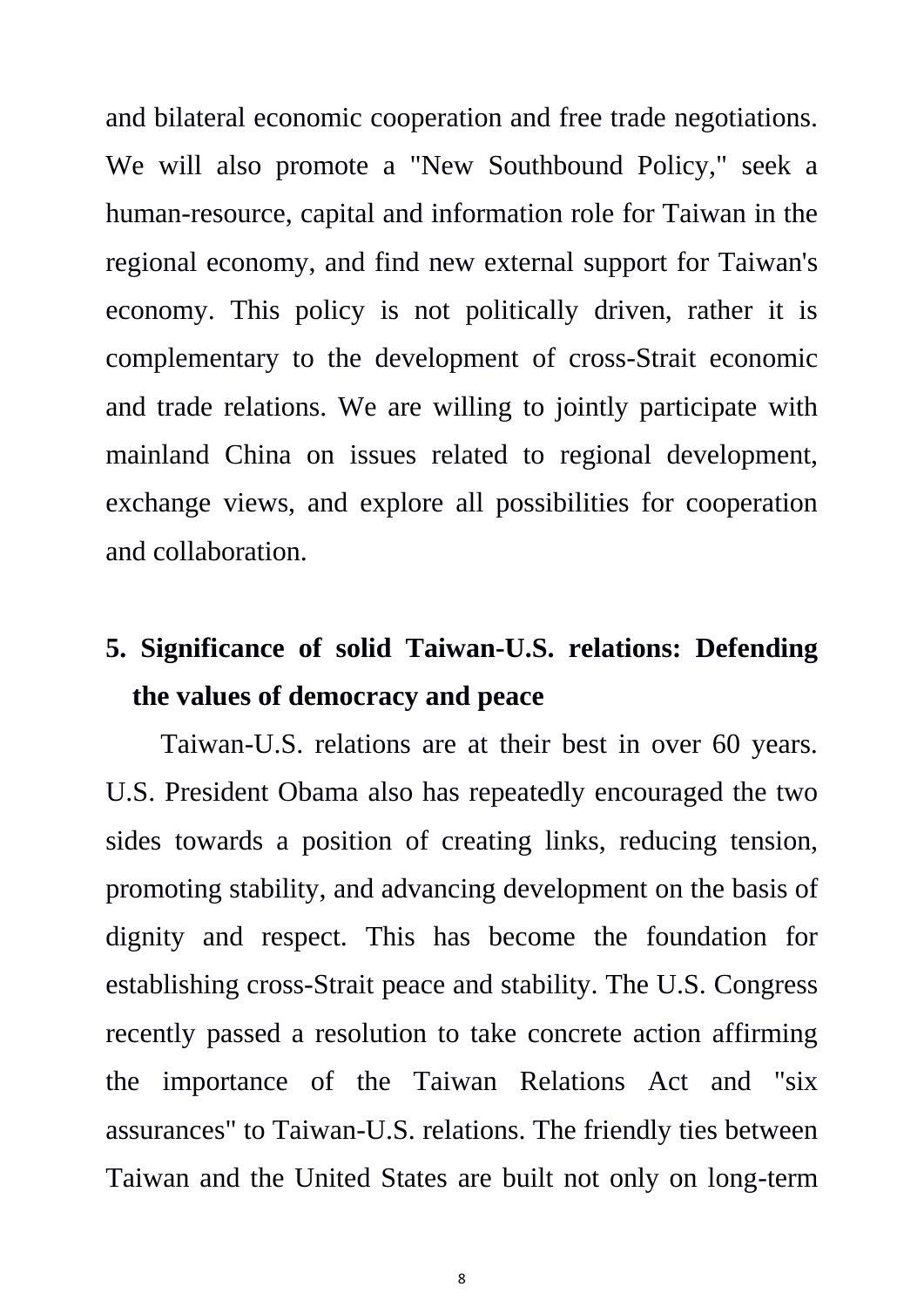mutual trust and mutual benefit, but more importantly on shared democratic values and beliefs. For this the R.O.C. government is grateful.

On Taiwan Strait related issues, the U.S. has encouraged Beijing to continue dialogue with Taiwan. This is an important force supporting Taiwan. Since President Tsai took office, the U.S. has congratulated Taiwan's democratic achievements and reiterated that cross-Strait peace and stability is consistent with its fundamental interests. We hope that the U.S. will continue to support Taiwan's cross-Strait policy, convey to the Mainland the importance of cross-Strait peace and stability, and urge the Mainland to show greater flexibility and creativity and support the normal operation of institutionalized cross-Strait negotiations and official communication and liaison mechanisms.

#### **6. Conclusion: What we hope for cross-Strait relations**

Facing the new cross-Strait situation, Taiwan will continue to leave the door wide open for cross-Strait communication and dialogue and work to create a friendly atmosphere and overcome deadlocks. The MAC would like to propose the following appeals and actions: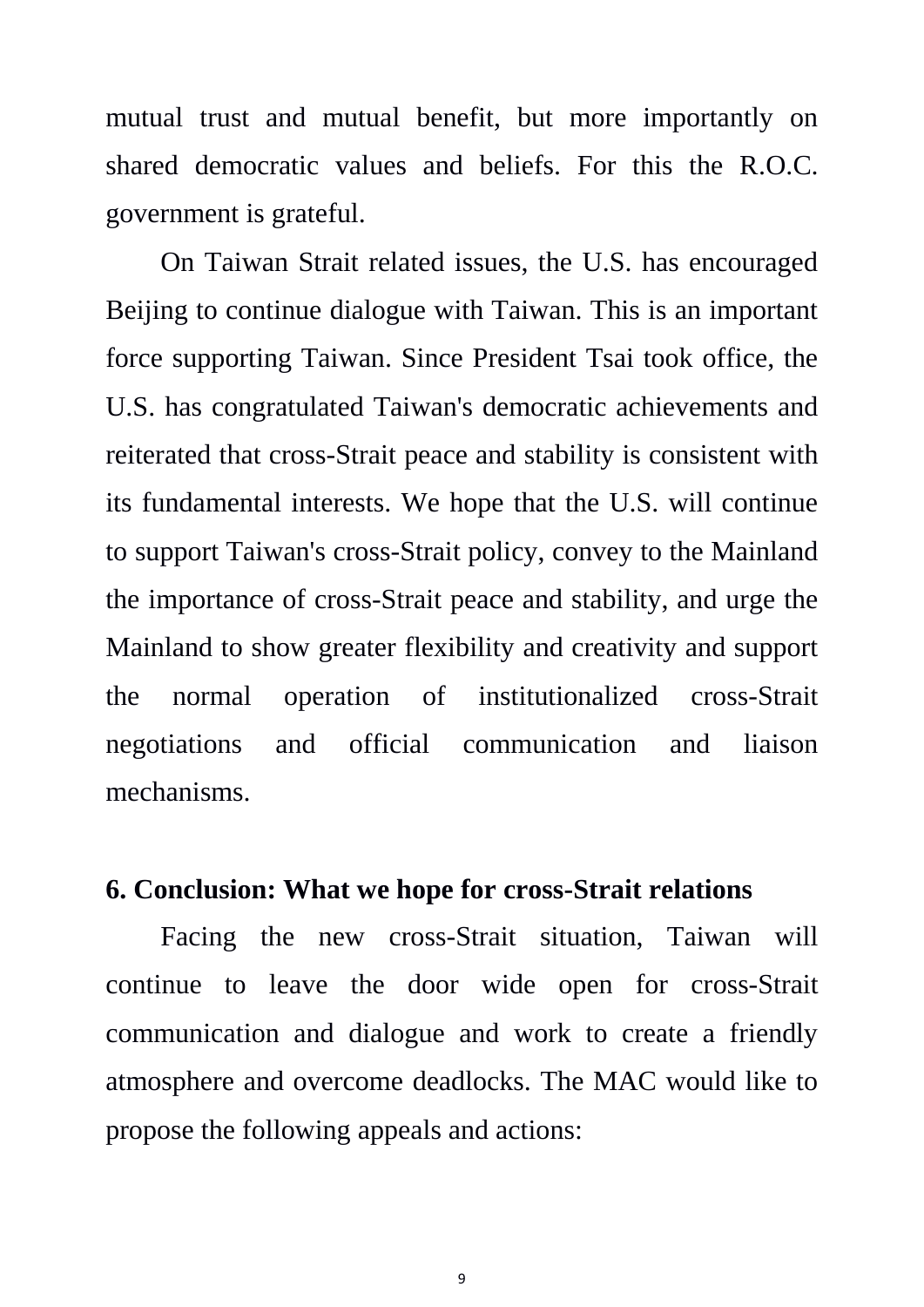**(1) The two sides should make an effort to show goodwill and gradually establish mutual trust. It is normal for differences to exist.** The two sides should apply their wisdom to solve problems and proactively show goodwill that could be echoed by the other side and progressively accumulate and build mutual trust.

**(2) The two sides should communicate regardless of formality to build mutual awareness and understanding.** Through communication, the two sides can elaborate on their intentions and desire to cooperate without provocation or conflict, find a consensus on which both sides can identify, and provide positive momentum for cooperation.

**(3) The two sides should put the well-being and interests of the people first.** The well-being of people on both sides is central in the development of cross-Strait relations. We hope that normal contact between the two sides can align the cross-Strait development in a direction and pace consistent with the public's expectations. This "people first" spirit can also provide momentum for further development between the two sides.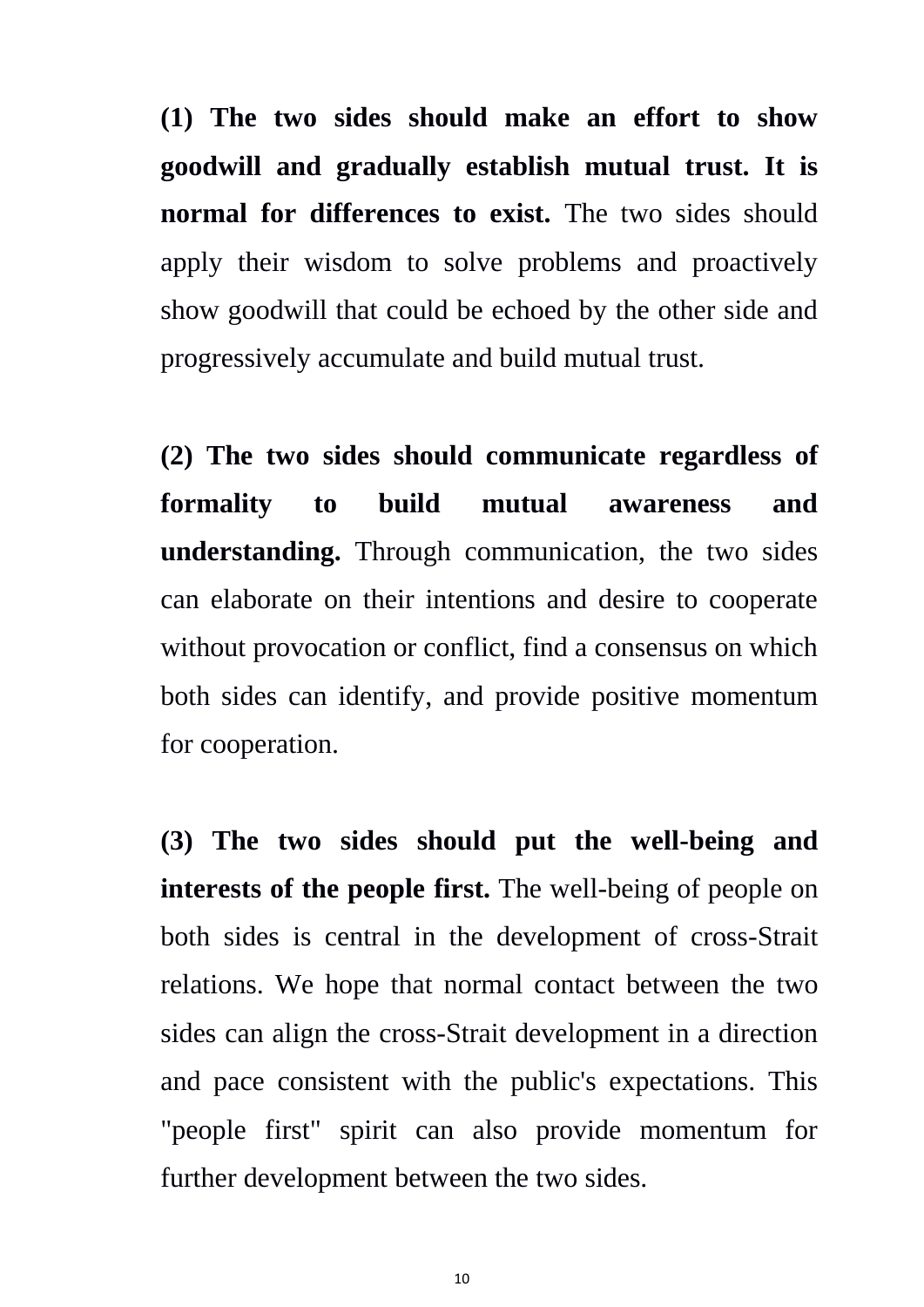**(4) The ROC government is committed to promoting legislation of the Cross-Strait Agreement Supervisory Act and maintaining benign cross-Strait interactions.**  We will endeavor to complete an effective and feasible Supervisory Act that best meets the needs of society so that cross-Strait exchanges and development will be continued on a sound legal basis.

**(5) The two sides should expand economic and trade exchanges and cooperation to bring mutual benefits.**  Institutional economic and trade exchanges and interaction across the Taiwan Strait can enable healthy industrial competition and mutualism. We welcome the further development of Mainland investment in Taiwan to bring more mutual benefits.

Looking ahead, we hope that mainland China can recognize that differences exist between the two sides. These differences should not be obstacles hindering the development of cross-Strait relations, but rather could be positive factors in promoting dialogue and cooperation. The Mainland also should face up to the R.O.C. and respect Taiwan's dignity and public